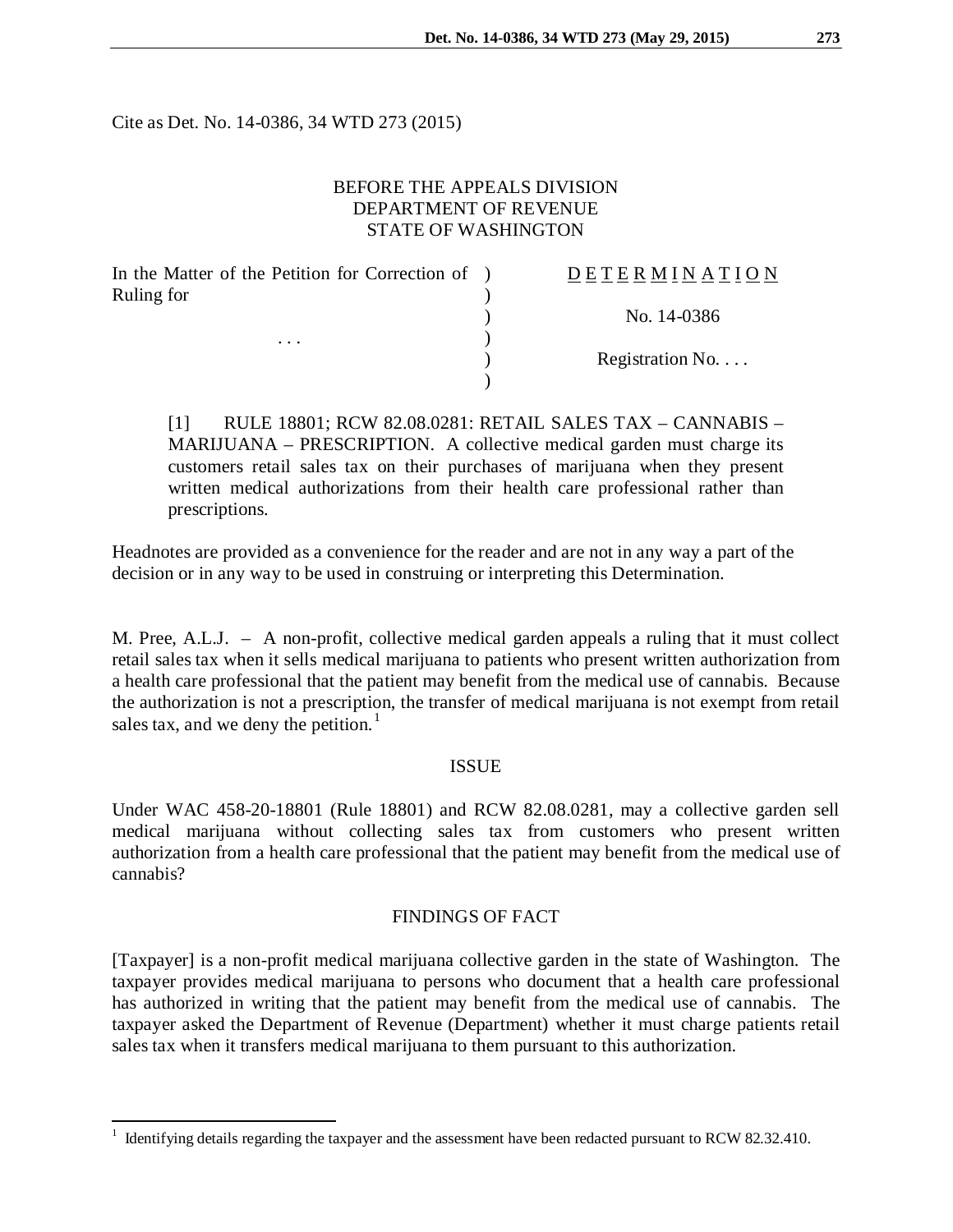The Department's Taxpayer Education and Information (TI&E) wrote a letter to the taxpayer, dated December 27, 2013, instructing the taxpayer to collect and remit retail sales tax, and to report its receipts under the retailing business and occupation (B&O) classification to the Department. The taxpayer appealed the ruling. While the taxpayer disputes the constitutionality of the Department taxing medical marijuana,<sup>[2](#page-1-0)</sup> the taxpayer is limiting the scope of this administrative appeal to whether Washington law, specifically RCW 82.08.0281, exempts the transfers of cannabis from Washington retail sales tax when those transfers<sup>[3](#page-1-1)</sup> are pursuant to written authorization from a medical professional.

The taxpayer's customers are patients who have obtained written authorization from health care professionals licensed in Washington. The authorization states that the patient has a terminal or debilitating medical condition and may benefit from the medical use of cannabis. The form is printed on tamper-resistant paper and includes the health care professional's Washington Department of Health credential number. The health care professional signs the document. Each patient presents the document to the taxpayer. In exchange for cash, services, or other consideration, the taxpayer provides the marijuana or marijuana products to the customer.

The taxpayer contends that marijuana is botanical medicine, a drug. The taxpayer further contends that the written authorization form is a prescription. Because the health care professional authorizes the use of marijuana, the taxpayer concludes that its sales of marijuana to patients are exempt from retail sales tax.

# ANALYSIS

Retail sales tax is imposed on each retail sale in this state. RCW 82.08.020(1). "Sale" means any transfer of the ownership of, title to, or possession of property for a valuable consideration and includes any activity classified as a "sale at retail" or "retail sale" under RCW 82.04.050. RCW 82.04.040(1). Because the taxpayer transfers cannabis for consideration, the transfers constitute "sales" under RCW 82.04.040(1).

"Retail sale" includes every sale of tangible personal property to all persons irrespective of the nature of their business. RCW 82.04.050(1)(a). B&O tax under the retailing classification is imposed upon the seller making the retail sales. RCW 82.04.250.

Medical marijuana is tangible personal property. Therefore, the sale of medical marijuana is a retail sale under RCW 82.04.050(1)(a) and subject to retail sales tax, unless an exemption applies to the sale.

RCW 82.08.0281(1) exempts from retail sales tax, ". . . sales of drugs for human use dispensed or to be dispensed to patients, pursuant to a prescription." Rule 18801 explains that a seller may obtain an exemption certificate for this exemption: "A seller is not required to collect sales tax when it obtains a properly completed exemption certificate indicating prescription drugs, intended for human use sold to medical practitioners, nursing homes, and hospitals, will be put to an exempt use under the authority of a prescription." Rule 18801(403)(b). Otherwise, the retail sales tax must be collected. *Id.*

 $\frac{2}{2}$ ...

<span id="page-1-1"></span><span id="page-1-0"></span><sup>&</sup>lt;sup>3</sup> During the hearing, after reading RCW 82.04.040, the taxpayer also acknowledged its transfers were sales.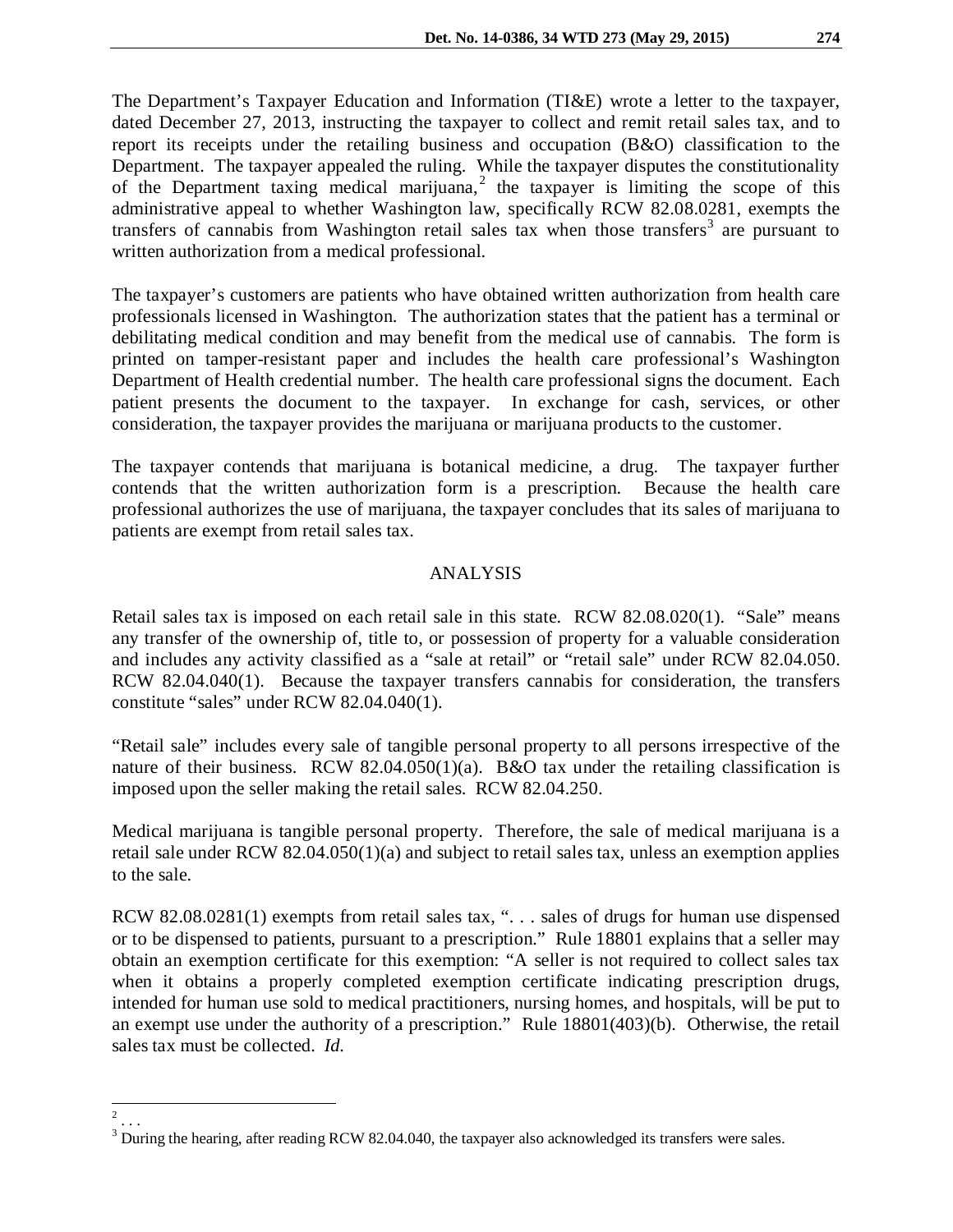RCW 82.08.0281(4)(a) defines the term "prescription" as: "[A]n order, formula, or recipe issued in any form of oral, written, electronic, or other means of transmission by a duly licensed practitioner authorized by the laws of this state to prescribe." The legislature added the words, "to prescribe" to RCW 82.02.0821 in 2003 when it explained, "A prescription for items or drugs that are exempt must be prescribed by a person whose license authorizes him or her to prescribe the item or drugs." Final Bill Report (SB 6515), *available at*  http://lawfilesext.leg.wa.gov/biennium/2003-04/Pdf/Bill%20Reports/Senate/6515.FBR.pdf (last viewed Nov. 25, 2014). However, no licensed practitioner may prescribe marijuana in Washington.<sup>[4](#page-2-0)</sup>

Under 21 U.S.C. § 812 and RCW 69.50.204, marijuana is a Schedule 1 controlled substance, which cannot be prescribed under federal and state law. *See* Dep't of Revenue Special Notice dated May 31, 2011, entitled "Sales of Medical Cannabis Remain Subject to Sales Tax." Accordingly, medical marijuana is not covered by the exemption for prescription drugs.

We recognize that medical professionals can issue documentation authorizing the use of marijuana, but this does not change the outcome. The legislature enacted Chapter 69.51A RCW, which addresses medical marijuana. RCW 69.51A.030(2)(a) allows health care professionals, including naturopaths,<sup>[5](#page-2-1)</sup> to provide a patient with a valid documentation authorizing the medical use of marijuana,<sup>[6](#page-2-2)</sup> or to register a patient with a medical marijuana registry, provided certain requirements are met:

(2)(a) A health care professional may only provide a patient with valid documentation authorizing the medical use of cannabis or register the patient with the registry established in \*\*section 901 of this act if he or she has a newly initiated or existing documented relationship with the patient, as a primary care provider or a specialist, relating to the diagnosis and ongoing treatment or monitoring of the patient's terminal or debilitating medical condition, and only after:

(i) Completing a physical examination of the patient as appropriate, based on the patient's condition and age;

(ii) Documenting the terminal or debilitating medical condition of the patient in the patient's medical record and that the patient may benefit from treatment of this condition or its symptoms with medical use of cannabis;

(iii) Informing the patient of other options for treating the terminal or debilitating

<span id="page-2-0"></span> $<sup>4</sup>$  The website for Washington's Department of Health provides, "Healthcare providers cannot write prescriptions for</sup> medical marijuana. They may only write recommendations that a patient has a medical condition that may benefit from the medical use of marijuana." From

http://www.doh.wa.gov/YouandYourFamily/Marijuana/MedicalMarijuanaCannabis/GeneralFrequentlyAskedQuesti ons#10 (last visited Nov. 24, 2014).

<span id="page-2-1"></span><sup>5</sup> . . .

<span id="page-2-2"></span> $6$  RCW 69.51A.010(7) defines "valid documentation" as:

<sup>(</sup>a) A statement signed and dated by a qualifying patient's health care professional written on tamperresistant paper, which states that, in the health care professional's professional opinion, the patient may benefit from the medical use of marijuana; and

<sup>(</sup>b) Proof of identity such as a Washington state driver's license or identicard, as defined in RCW 46.20.035.

<sup>(</sup>Emphasis added).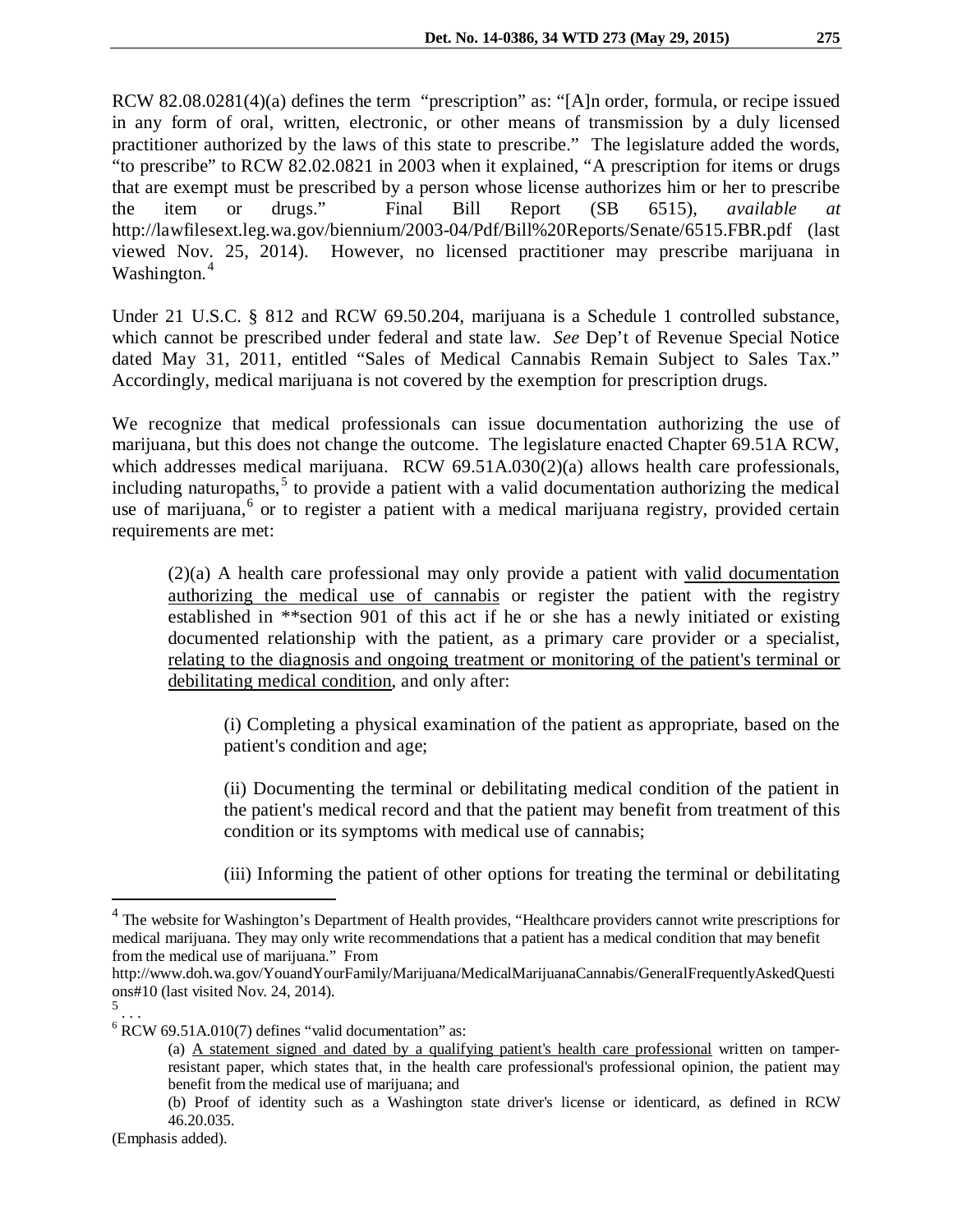### medical condition; and

(iv) Documenting other measures attempted to treat the terminal or debilitating medical condition that do not involve the medical use of cannabis.

(Emphasis added). $<sup>7</sup>$  $<sup>7</sup>$  $<sup>7</sup>$ </sup>

The taxpayer argues that a valid documentation (defined in RCW 69.51A.010(7)) that a health care professional is permitted to provide a patient under RCW  $69.51A.030(2)(a)$  equates to a prescription for purposes of RCW  $82.08.0281$ . The taxpayer contends that a document prescription for purposes of RCW 82.08.0281. authorizing use of medical marijuana is a prescription.<sup>[8](#page-3-1)</sup> We disagree. Had the legislature intended such a result, it would not have added the works "to prescribe" to RCW 82.04.0281 in 2003. Chapter 69.51A RCW does not authorize medical professionals "to prescribe" medical marijuana.

Generally, a person claiming a tax exemption, exception, or deduction has the burden of proving he or she qualifies for the tax benefit. *Group Health Cooperative of Puget Sound, Inc. v. State Tax Comm'n*, 72 Wn.2d 422, 433 P.2d 201 (1967). Taxation is the rule; exemption is the exception. *Spokane County v. City of Spokane*, 169 Wash. 355, 358, 13 P.2d 1084 (1932). Exemptions from a taxing statute must be narrowly construed. *Budget Rent-A-Car, Inc. v. Dep't of Revenue*, 81 Wn.2d 171, 174, 500 P.2d 764 (1972); *Evergreen-Washelli Memorial Park Co. v. Dep't of Revenue*, 89 Wn.2d 660, 663, 574 P.2d 735 (1978).

The legislature used the language of valid documentation, instead of prescription when addressing medicinal marijuana in Chapter 69.51A RCW. The legislature's use of the concept of valid documentation, as opposed to prescription, was not the result of a relaxed use of language by the legislature. The legislature intended to limit the exemption in RCW 82.08.0281 to prescribed drugs. Where the legislature uses certain statutory language in one instance, and different language in another, there is a difference of legislative intent. *United Parcel Service, Inc. v. Dep't of Revenue*, 102 Wn.2d 355, 362, 687 P.2d 186 (1984); *Agrilink Foods, Inc. v. Dep't of Revenue*, 153 Wn.2d 392, 397, 103 P.3d 1226 (2005).

Because of the use of different language, "prescription" and "to prescribe" in RCW 82.04.0281 and "valid documentation" in RCW 69.51A.010(7), we conclude that marijuana is not prescribed to patients, but rather patients receive a valid documentation from a health care professional that allows them to purchase marijuana. Therefore, the taxpayer's sales of marijuana to consumers do not qualify for the prescription drug exemption under RCW 82.08.0281(1).

<span id="page-3-0"></span> $7$  RCW 69.51A.010(4) defines a "qualifying patient" as a person who:

<sup>(</sup>a) Is a patient of a health care professional;

<sup>(</sup>b) Has been diagnosed by that health care professional as having a terminal or debilitating medical condition;

<sup>(</sup>c) Is a resident of the state of Washington at the time of such diagnosis;

<sup>(</sup>d) Has been advised by that health care professional about the risks and benefits of the medical use of marijuana; and<br>(e) Has been advised by that health care professional that they may benefit from the medical use of marijuana.

<span id="page-3-1"></span><sup>&</sup>lt;sup>8</sup> [The taxpayer cites Walters v. Conant, 309 F.3d 629 (9th Cir. 2002), cert. denied, 540 U.S. 946 (2006). In Conant, the Ninth Circuit affirmed a federal district court order that enjoined the federal government from either revoking a physician's license to prescribe controlled substances or conducting an investigation of a physician that might lead to such revocation, where the basis for the government's action was solely the physician's professional "recommendation" of the use of medical marijuana. This case does not support the taxpayer's position.]